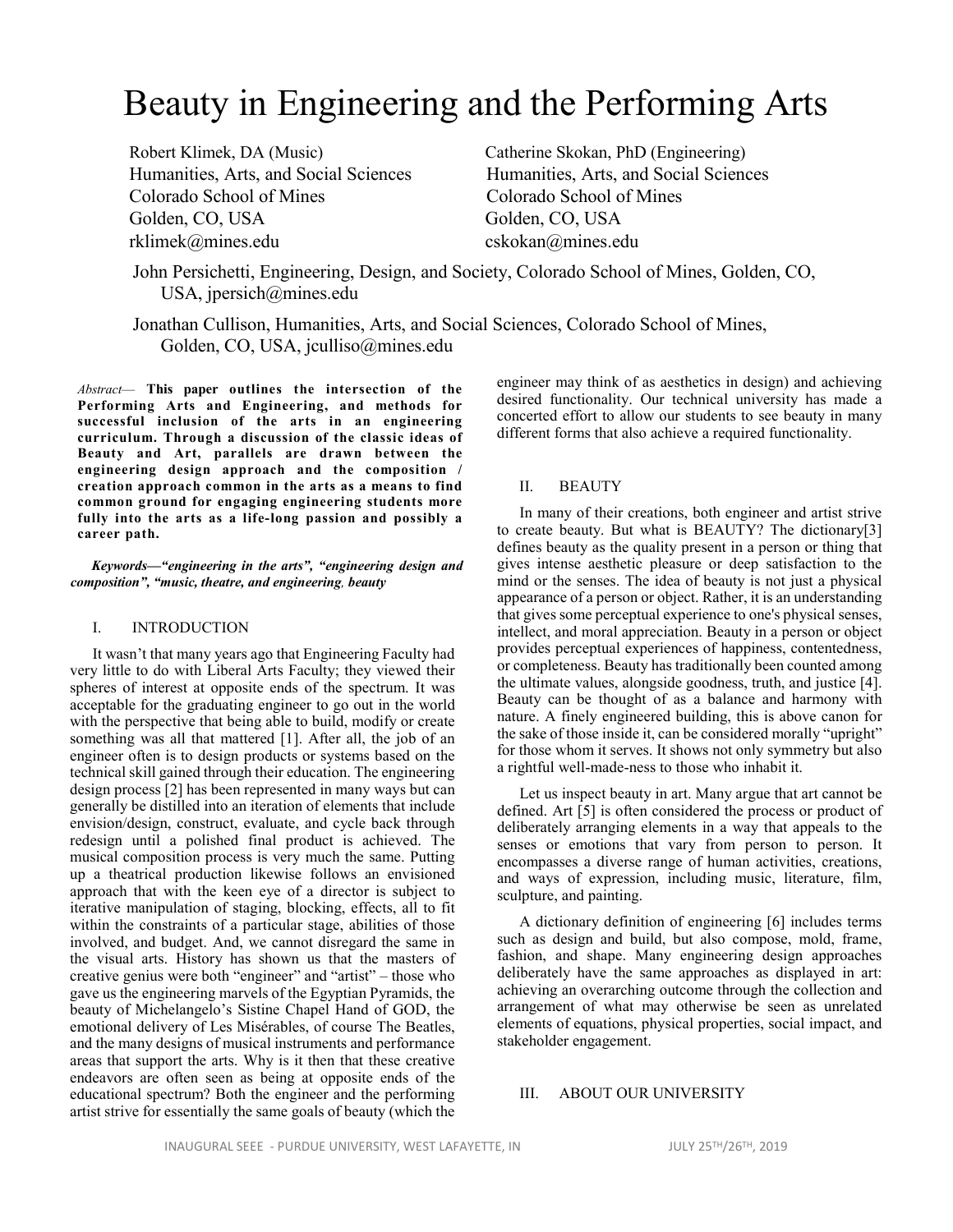At the Colorado School of Mines (Mines) a group of faculty members have cooperated in working on the intersection of the Performing Arts and Engineering, and methods for successful inclusion of the arts in an engineering curriculum. Our panel consists of two engineering and two music professors all of whom have worked closely in collaboration at the university. Mines [7] is a public research university devoted to engineering and the applied sciences, and unique in that almost all degrees offered are technical degrees. Our degree offerings include the traditional earth sciences which serve as our historic foundation, as well as engineering and science/math arenas. These include geologic, geophysical, mining, and petroleum engineering as well as materials science (metallurgy), computer science, mathematics, and chemistry. Degrees are also offered in the traditional engineering topics of civil, mechanical, electrical, and chemical engineering, to name a few. Our students must complete a liberal arts component in their engineering curriculum and many chose the performing arts to partially fulfill this requirement. The performing arts fall under the non-technical department umbrella called Humanities, Arts, and Social Sciences (HASS). This department offers courses in language, international affairs, ethics, music and performing arts, literature, and philosophy. A wide range of music experiences are offered: band, orchestra, jazz band, choir. We also offer individual music instruction, classes in music theory, composition, and history. In addition, our students can receive a minor in Music Technology, or integrate a focus in music technology as part of a general B.S. in Engineering degree. Recently we have added a theatre class to augment our performing arts curriculum.

As a highly selective school, one in ten applicants enroll at Mines. The student body includes about 4900 undergraduate and 1500 graduate students. Almost 30% are female and 11% are international. Minorities count for 19% of the student population. Our performing arts classes draw from the entire student population and often attract higher percentage of females than the school average. Our music classes are popular, usually fully enrolled and often have a waiting list. The class sizes range from 35-45. Our band has 115 students, orchestra has 78 students, and choir with 75 students.

# IV. CURRICULAR OPPORTUNITIES

 Along with our technical courses central to the major of each of our students, we offer an array of courses to fulfill the liberal arts requirement. Many students choose performing arts courses. We purposefully integrate the performing arts with technical topics in both liberal arts as well as engineering design courses. Some students are motivated to go beyond the required liberal arts component seeking a minor in music or music technology.

#### *A. Music Technology*

Our Music, Engineering, and Recording Arts Minor (MERA) is designed for students interested in the crossover between music and related engineering skills. Specifically, students in the minor program must take five required courses:<br>Audio/Acoustical Engineering and Science, Music Engineering and Science, Music Technology, Music Traditions of the Western World, Real World Recording Seminar, and Music Technology Capstone.

An additional three credit hours in either music theory, band, choir, orchestra, or jazz band are also required. A similar integration of music technology and engineering studies can also be achieved through a more integrated approach of a B.S. in Engineering (BSE) with a Focus Area in Music, Audio Engineering, and Recording Arts – the 'music' component is thus an integral part of the engineering degree curriculum. Emphasis within the minor or BSE creates an opportunity for the student to research/experience the impact of engineering on music as an art form, music as a technology driver, and music as an industry. Throughout, students are exposed to the refinements and developments that engineering has created in the field of recording, production, sound reinforcement and product design, as well as, the interplay between the arts and technology. The discovery of connections between current music and engineering practices is stressed. The final outcome is a skilled and informed studio technician/musician in present day studio conditions.

The important idea observed in these classes is the concept that development of art requires technology, and that technology requires art to have a target to advance toward. The technical advancements in the recording industry evolved to allow for the correction of "Human Error." The technology allowed us to strive towards achieving an ideal, an "immortal" product. When phrased to our engineering students in these terms, our students begin to understand how both design and art can express the concepts of beauty. If we expand this to other artistic fields, the artistic impact of cinema, theater, dance have evolved due to technological innovations such as intelligent lighting, stage technology (flying harnesses and rotating stages), and emerging holographic presentations.

Again, the technology allows the artists to achieve a goal that was previously unattainable, and the art asks the technology to grow and evolve to meet this demand.

#### *B. Theater Course*

Recognizing the natural extension of the musicengineering integration into another performing arts sector, that of theatre, in Spring 2019 a new series of courses in the theatre arts was launched, the first being Theatre Technology, Production, & Performance. The course was fully enrolled at 30 students within minutes of being opened for registration. This course starts with the basics of theatre space, tools and safety, production analysis, the scenic design process, all of which was transferred into a final performance, showcasing the pathway of engineering technology into performance. The engineering aspects came to fruition and sparked a creative outlet for these students when set and staging moved into electrical theory, stage lighting, sound design, mechanical contraptions, and even costume design. Since the inception of this first course, an additional offering in Acting, Locution and Public Presentation is now included in the Fall 2019 schedule. Acting through realism is a natural fit for engineering students to gain the confidence to present to clients and large audiences. This class also filled within a few minutes of open registration.

#### *C. Engineering Design*

At Mines, students are exposed to the Engineering Design Process beginning in their first year through the Cornerstone Introduction to Design course. This course leads students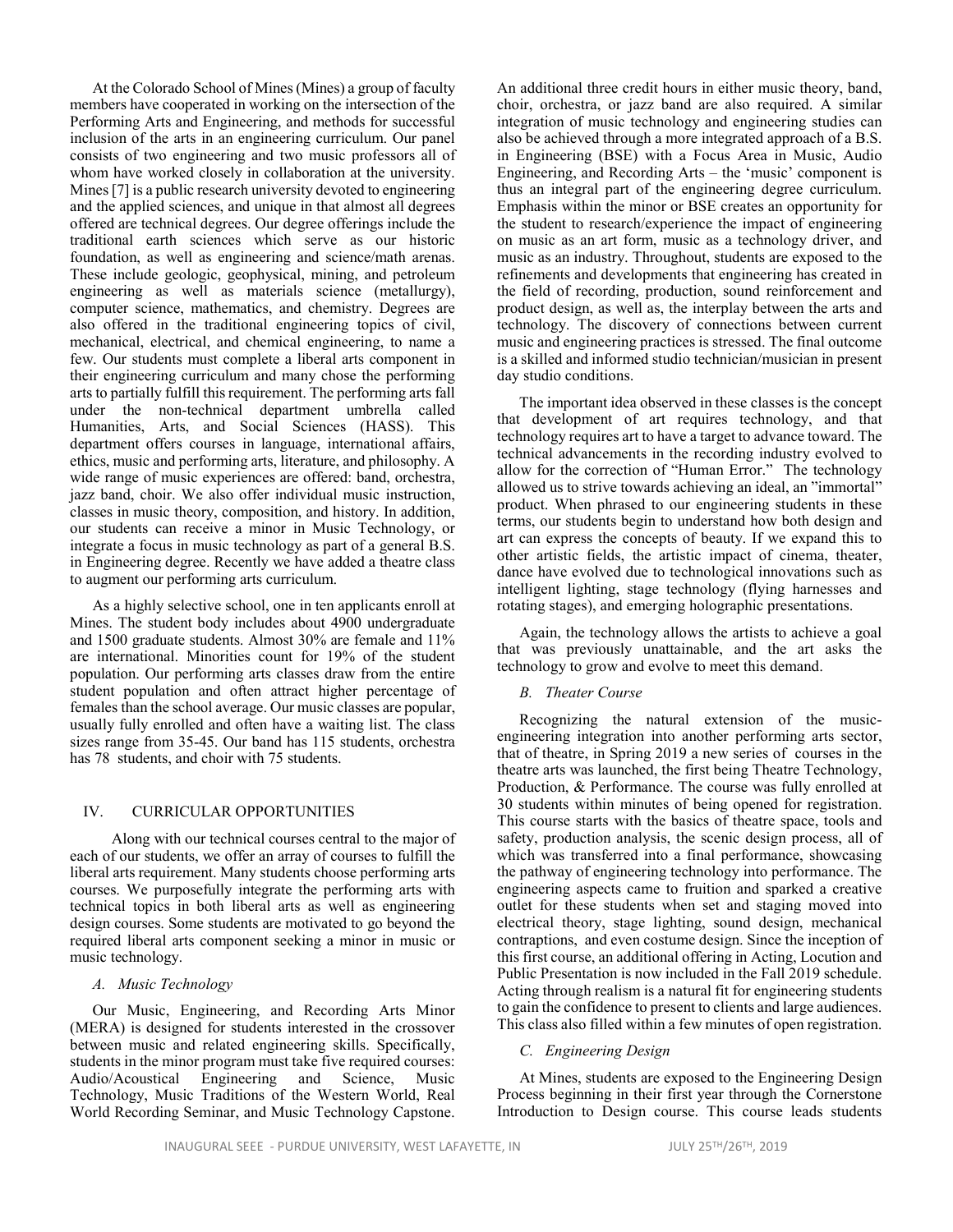through the concept of open-ended problem solving, teamwork, technical solutions, and non-technical constraints. A good engineering design is seen as "beautiful" to both the designer and the customer.

Throughout the curriculum, generally in studio courses, the engineering design process is reinforced. Finally, during the senior year, the students participate in a two-semester sequence of Capstone Design.

A good engineering design is seen as "beautiful" to both designer and customer/consumer. A typical mistake in the design process is for the designer/engineer to design what they see as being functional or as meeting their personal view of the needs of the project. The Mines' design programs emphasize user input and ancillary stakeholder engagement. The term "beautiful", as relates to design in the theatre space, is based on its definition of "pleasing the senses or mind aesthetically" or "of a very high standard; excellent". Emphasizing and incorporating stakeholder engagement is an exercise in having the students pick apart and assess what the audience hears, sees, and senses environmentally (temperature and air). The theatre course is an intentional merging of engineering design instruction within the confines of and understanding of the theatre space and audience as key stakeholders. This course structure allows us to actively engage and immerse our engineering students instead of having just an elective course in theatre. We believe that in doing so, we are actively integrating the arts and engineering.

 To illustrate, a past senior design team of five students were tasked to design and build a theatre set piece inspired by a rotating, multi-room depiction of a two-story house, both interior and exterior, as seen in a production of Noises Off. Criteria given to the student design team, beyond the general set concept, were that it be a robust modular and sturdy piece, and that it be generic enough to be usable in multiple theatre productions. The main engineering challenge was adapting it to fit in a storage space the size of a shipping container and that it be portable enough to be moved to various performances locations in the campus community by fitting it into the bed of a pickup truck and then fit through a double wide door. Making the set piece modular addressed this space constraint and goal of robustness. Overall, the project required attention to mechanics of materials and the structural systems of mechanical or civil engineering. The final design document provided detailed construction drawings and cost analysis and required showing proof that the design met local building codes. The team also built a full-scale prototype to test the mechanics of materials, modularity, portability, and ease of stage set-up.

 Another senior design project was the design of a lighting and sound support grid structure to be used in a new black-box rehearsal and performance space. The intention was to determine the weight and load distribution for suspension from existing ceiling/roof structural members under load from a variety of lighting options (theater and stage style lighting along with additional house lighting), AC junction boxes, speaker arrangements on the same grid, to accommodate performances given from four areas of the floor space with associated audience arrangement in part or all the remaining space. The grid location, and associated speaker locations

needed to work around existing ceiling acoustical elements. The load analysis showed that the existing roof supports were inadequate on their own and would require reinforcement. The student team also determined the electrical needs concentrated at a light/sound booth location and wiring demands when tied into an existing 3-phase circuit panel.

# *D. Travel*

In an initiative to expand our engineering students' perspective and to help them understand that culture can contribute to the success or failure of engineering and scientific projects, the President of Colorado School of Mines, Paul Johnson, has encouraged international experience for all of our students. Mines recognized that our graduates will be working in a multi-cultural and interconnected world, often as agents of change, and thus need to gain cultural awareness of the people and communities where they will be working [8]. In response to this school-wide initiative, we have established a travel program that includes both engineering and performing arts components. This unique international travel program, headed by Drs. Klimek and Skokan, received the 2018 Michael P. Malone International Leadership Award from the Association of Public and Land-Grant Universities in recognition of outstanding accomplishments in bringing global perspectives to higher education.

For the last seven years, students have had the opportunity to investigate cultural connections through international travel during spring break. When the demand is great enough, we offer a semester-long preparatory area-study class for credit. If a credit class is not offered, the students meet regularly during the semester prior to the trip to learn about the history, culture, government, and educational systems of the country that we will visit. On average, 50 students take the opportunity to embark on a 10-day trip. Our travels to date have included Italy, Ireland, Jamaica, Vietnam, Portugal, and Peru. In each trip, students have experienced performance opportunities and have visited engineering schools and industries. Our industry visits have varied from the Tuff Gong Recording Studio in Jamaica, a luthier specializing in Baroque string instruments in Rome, a working lead/zinc mine in Ireland to Proctor and Gamble diaper assembly plant in Vietnam. It was interesting that in all industry visits, both the technical and aesthetic components were emphasized. Our performance opportunities were both as performers and as audience. For example, in Peru, our small ensemble instrumental students gave concerts at a home for the elderly, a school for the handicapped, a university experimental mine, a rural village, and a minerals museum. In Poland, our vocal ensemble gave concerts at a salt mine, at a home for the elderly, and at an elementary school. In Vietnam, our students attended a multi-media performance and the historic opera house in Ho Chi Minh City. However, one of the most transformative experience, as reported by our students, has been their connection with their peers at universities. Another example of the transforming results of this type of travel experience can be observed from a trip to Rome. One Civil Engineering student, Martha, at St. Peter's Basilica in Rome, while awaiting to play in performance, found herself idly analyzing the marble wall panels near her seat. Then she stopped herself abruptly, explaining to us later, "I'm accustomed to looking at materials for what they are. For